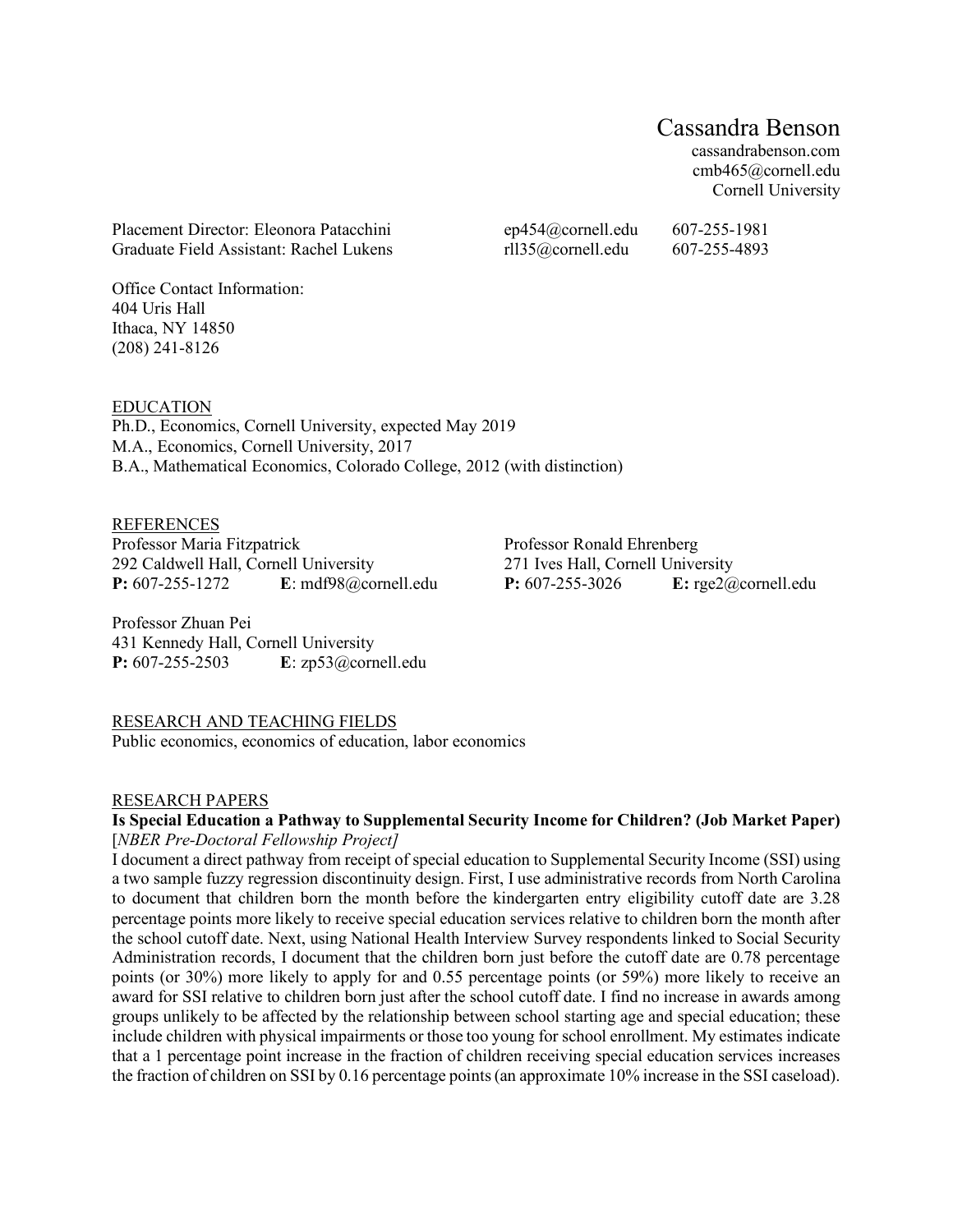#### RESEARCH PAPERS IN PROGRESS

### **Interactions Among Social Safety Net Programs: Evidence from the Earned Income Tax Credit and Supplemental Security Income for Children** [*Mathematica Dissertation Fellowship Project*]

In 2017, approximately 1.2 million children between the ages of 0 and 18 received Supplemental Security Income (SSI) payments totaling just over \$9.6 billion. Few studies have examined how aspects of the current social safety net interact with the SSI program. Using microdata on children aged 15-18 in the American Community Survey (ACS) I generate a measure of exposure to the Earned Income Tax Credit (EITC), which reflects the cumulative maximum credit available to that individual based on their year of birth, state of residence, and number of qualifying children within the household. Using EITC exposure as the measure of treatment, I implement a difference-in-differences strategy to identify the effect of the EITC on the child SSI program. My strategy leverages three sources of variation: federal expansions in the EITC for various family structures in 1990, 1994, and 2009; introduction of state EITCs; and changes in family structures across ages.

#### **Relative Age in Grade and Child Disability: Evidence from North Carolina**

Using administrative student level data and regression discontinuity methods, I corroborate earlier research indicating that in the early grades (grades 3-8) the youngest children in the classroom are more likely to be classified for other health impairments (including attention deficit hyperactivity disorder (ADHD)), speech impairments, and emotional/behavioral disorders. I also corroborate findings that the youngest children in the classroom score below their older classmates on end of grade exams in both math and reading in grade 3. While these effects diminish with each subsequent grade, younger students are still performing 0.06 standard deviations below their older classmates in math and 0.08 standard deviations below their older classmates in reading at the end of grade 8. I augment the existing literature by showing that the youngest children are more likely to be diagnosed for specific learning disabilities in mathematics and reading, in all grades, and that these relative-age-in-grade effects for special education placement for other health impairments and specific learning disabilities persist through 12<sup>th</sup> grade. In addition, contrary to Dhuey and Lipscomb (2010) I find similar effect sizes for both boys and girls given that the base diagnosis rate for girls is smaller than the base diagnosis rate for boys.

# **Beyond Reading, Writing, and Arithmetic: The Role of Teachers and Schools in Reporting Child Maltreatment** (with Sam Bondurant and Maria Fitzpatrick)

Estimates show that 4 in 10 children experience some form of maltreatment by the time they are teenagers. However, we know little about the role of reporters. For example, although educators report many instances of child maltreatment, it could be the case that they are identifying and reporting maltreatment that would be reported by others. We study the role of teachers and other educators in reporting child maltreatment by causally identifying the effect of exposure to school on child maltreatment reporting. Unique administrative data on nearly all reported cases of child maltreatment across the U.S. over a 14 year period allows us to use two different regression discontinuity methods, one based on school entry laws and the other based on school calendars. Both methods show an increase in reports by educators due to time in school that is not accompanied by a decrease in reports by others. Overall, reports increase by 5 to 10 percent. The additional reports due to time in school (and the resulting time with educators) are no less likely to be substantiated than other reports, suggesting that educators are no more likely to overreport than others. Our results indicate that educators play an important role in the early detection of child maltreatment.

#### CONFERENCE PROCEEDINGS

**Bidding for Classes: Course Allocation Under the Colorado College Auction System** (with Daniel K.N. Johnson and Kristina M. Lybecker). Conference Proceedings, Academy of Economics and Finance 2014.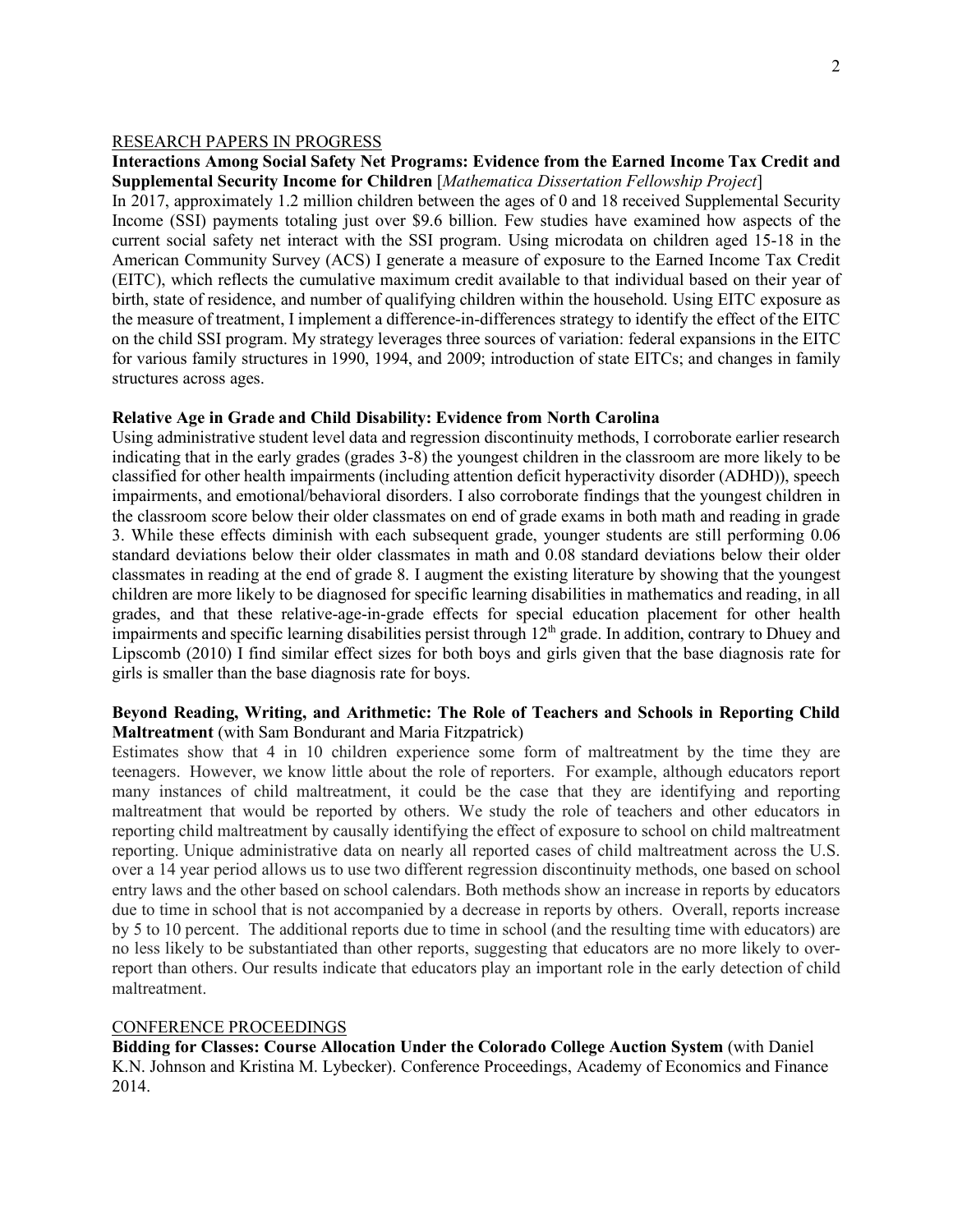# TEACHING EXPERIENCE Fall 2016 Ithaca College, Instructor, Principles of Microeconomics *Evaluation: 4.37/5 (department average: 4.15)*

Spring 2015

Cornell University, Teaching Assistant for Professor Tom Evans, Multiple Regression Analysis *Evaluation: 4.23/5 (department average: 4.01)*

Fall 2014

Cornell University, Teaching Assistant for Professor Sean Nicholson, The US Healthcare System

## RESEARCH EXPERIENCE AND OTHER EMPLOYMENT

May 2018-August 2018 Cornell University, Research Assistant for Professor Maria Fitzpatrick

August 2016-December 2016 Ithaca College, Visiting Lecturer

May 2015-August 2017 Cornell University, Research Assistant for Professor Ronald Ehrenberg

May 2012-April 2013 Colorado College, Technical and Statistical Coordinator, Department of Economics and Business

May 2012-August 2012 Colorado College, Research Assistant for Professor Kevin Rask and Professor Daniel Johnson

### UNIVERSITY SERVICE AND PROFESSIONAL ACTIVITIES

| 2018      | Session chair, Association for Public Policy Analysis and Management               |
|-----------|------------------------------------------------------------------------------------|
| 2015-2018 | Co-founder and mentor, Field of Economics Mentorship Program, Cornell University   |
| 2015-2016 | President, Graduate Student Association for Economics, Cornell University          |
| 2015-2016 | Social Sciences Voting Member, Graduate and Professional Student Assembly, Cornell |
|           | University, previously Economics Field Representative (2014-2015)                  |
| 2015-2016 | Chair, Faculty Awards Committee, Cornell University, previously member (2014-2015) |
| 2015-2016 | Graduate Student Representative, President's Council on Hazing Prevention, Cornell |
|           | University                                                                         |
|           |                                                                                    |

2014-2015 Treasurer, Graduate Students in Policy Analysis and Management, Cornell University

# HONORS, SCHOLARSHIPS, AND FELLOWSHIPS

- 2018-2019 Mathematica Disability Research Consortium Dissertation Fellowship (\$28,000)
- 2018 Conference Travel Grant, Cornell University (\$235)
- 2017-2018 National Bureau of Economic Research Pre-Doctoral Fellowship in Disability Policy Research (\$23,376)
- 2017 Research Travel Grant, Cornell University (\$2,000)
- 2017, 2018 NBER Summer Institute invited attendee
- 2013-2014 College of Human Ecology Fellowship, Cornell University
- 2013 Best Economics Paper, Academy of Economics and Finance
- 2012 Robin Satterwhite Thesis Award, Colorado College
- 2012 Van Skilling Award for Independent Research in Economics, Colorado College
- 2011 Meritorious Recognition in Mathematical Contest in Modeling